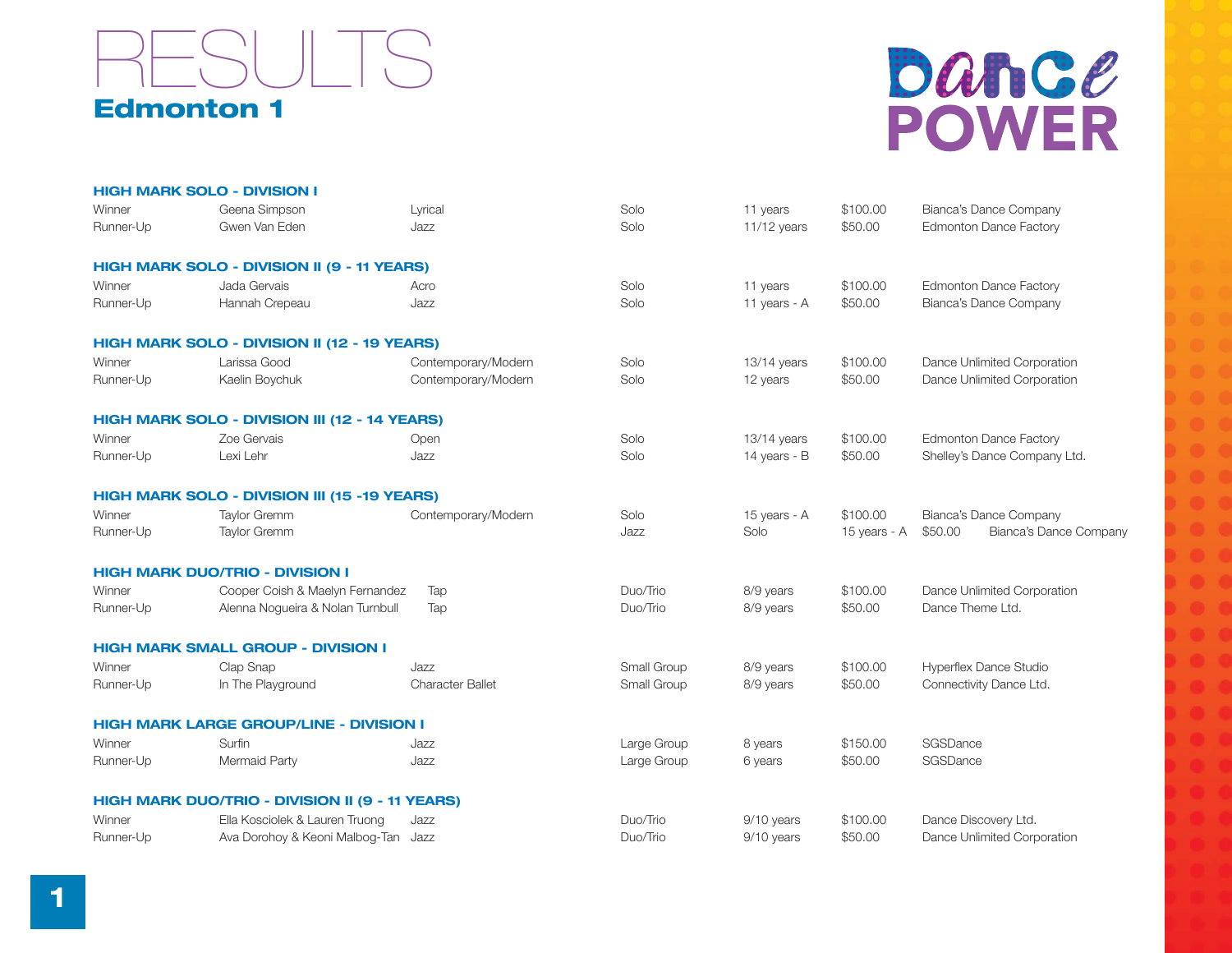## Edmonton 1 RESULTS



|                   | HIGH MARK DUO/TRIO - DIVISION II (12 - 19 YEARS)           |                         |                |               |             |                                           |
|-------------------|------------------------------------------------------------|-------------------------|----------------|---------------|-------------|-------------------------------------------|
| Winner            | Ava Dorohov & Tristen Steinke                              | <b>Classical Ballet</b> | Duo/Trio       | 12 years      | \$100.00    | Dance Unlimited Corporation               |
| Runner-Up         | Kaelin Boychuk & Mikayla Doug                              | <b>Classical Ballet</b> | Duo/Trio       | 12 years      | \$50.00     | Dance Unlimited Corporation               |
|                   | HIGH MARK SMALL GROUP - DIVISION II (9 - 11 YEARS)         |                         |                |               |             |                                           |
| Winner            | The Grind                                                  | Hip-Hop                 | Small Group    | 10/11 years   | \$150.00    | Eye Candy (True School)                   |
| Runner-Up         | Singin & Swingin                                           | Tap                     | Small Group    | $10/11$ years | \$75.00     | Hyperflex Dance Studio                    |
|                   | HIGH MARK SMALL GROUP - DIVISION II (12 - 19 YEARS)        |                         |                |               |             |                                           |
| Winner            | <b>Tigers Junior</b>                                       | Hip-Hop                 | Small Group    | 12 years      | \$150.00    | Dance Theme Ltd.                          |
| Runner-Up         | EC Fem                                                     | Hip-Hop                 | Small Group    | 15 years      | \$75.00     | Eye Candy (True School)                   |
|                   | HIGH MARK LARGE GROUP/LINE - DIVISION II (9 - 11 YEARS)    |                         |                |               |             |                                           |
| Winner            | Alive                                                      | Tap                     | Large Group    | 10/11 years   | \$200.00    | Hyperflex Dance Studio                    |
| Runner-Up         | Welcome to the Jungle                                      | Jazz                    | Line           | 11 years      | \$75.00     | Dance Unlimited Corporation               |
|                   | HIGH MARK LARGE GROUP/LINE - DIVISION II (12 - 19 YEARS)   |                         |                |               |             |                                           |
| Winner            | <b>Emerald City</b>                                        | Song & Dance            | Line           | 12/13 years   | \$200.00    | Dance Unlimited Corporation               |
| Runner-Up         | Moana                                                      | Song & Dance            | Line           | 12/13 years   | \$75.00     | Dance Theme Ltd.                          |
|                   | HIGH MARK DUO/TRIO - DIVISION III (12 - 14 YEARS)          |                         |                |               |             |                                           |
| Winner            | Kaitlyn Shykora & Zoe Gervais                              |                         | Jazz           | Duo/Trio      | 14/15 years | \$100.00<br><b>Edmonton Dance Factory</b> |
| Runner-Up         | Jaedyn Callies & Zayd Rutkowski Contemporary/Modern Adagio |                         | Duo/Trio       | 14 years      | \$50.00     | Shelley's Dance Company Ltd.              |
|                   | HIGH MARK DUO/TRIO - DIVISION III (15 -19 YEARS)           |                         |                |               |             |                                           |
| Winner            | Lost Love                                                  | Open Adagio             | Duo/Trio       | 17 years      | \$100.00    | Shelley's Dance Company Ltd.              |
| Runner-Up<br>Ltd. | Liana Forss & Daniel Palladino                             |                         | Lyrical Adagio | Duo/Trio      | 18 years    | \$50.00<br>Shelley's Dance Company        |
|                   | HIGH MARK SMALL GROUP - DIVISION III (12 - 14 YEARS)       |                         |                |               |             |                                           |
| Winner            | Varsity Tigers                                             | Hip-Hop                 | Small Group    | 14 years      | \$200.00    | Dance Theme Ltd.                          |
| Runner-Up         | Salvation                                                  | Contemporary/Modern     | Small Group    | 14 years      | \$100.00    | Shelley's Dance Company Ltd.              |
|                   | HIGH MARK SMALL GROUP - DIVISION III (15 -19 YEARS)        |                         |                |               |             |                                           |
| Winner            | <b>Tactical Squad</b>                                      |                         | Hip-Hop        | Small Group   | 16 years    | \$200.00<br>Eye Candy (True School)       |
| Runner-Up         | Mad Max                                                    |                         | Jazz           | Small Group   | 16/17 years | \$100.00<br>DanceCo Ltd.                  |

## HIGH MARK LARGE GROUP/LINE - DIVISION III (12 - 14 YEARS)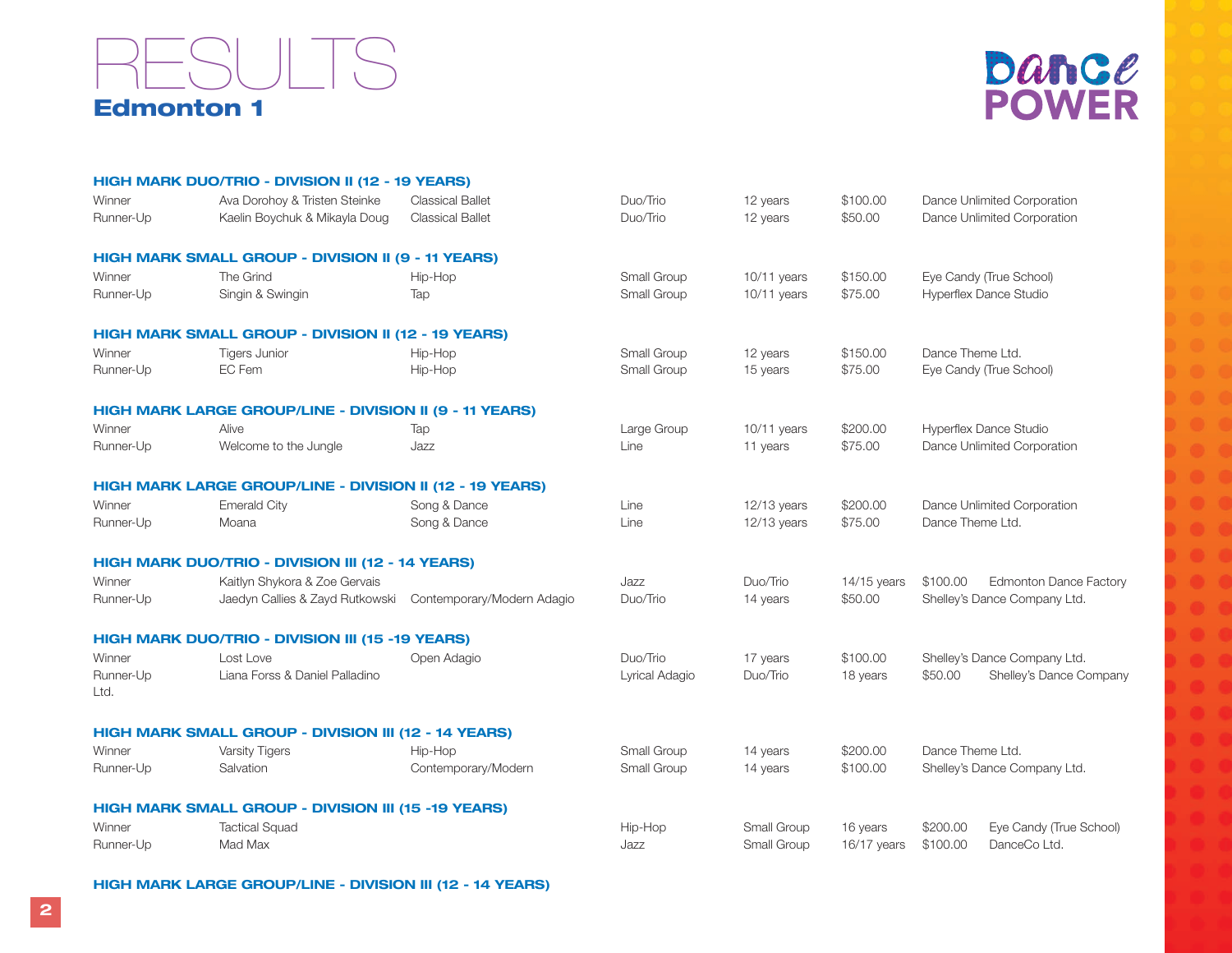## Edmonton 1 RESULTS



| Winner                       | The Human Project                                         | Open                                                     | Line        | 14 years      | \$250.00 | SGSDance                     |
|------------------------------|-----------------------------------------------------------|----------------------------------------------------------|-------------|---------------|----------|------------------------------|
| Runner-Up                    | A Sweep In Time                                           | Song & Dance                                             | Line        | 12 years      | \$100.00 | SGSDance                     |
|                              | HIGH MARK LARGE GROUP/LINE - DIVISION III (15 -19 YEARS)  |                                                          |             |               |          |                              |
| Winner                       | """A Time for Change"""                                   | Open                                                     | Line        | 15/16 years   | \$250.00 | Shelley's Dance Company Ltd. |
| Runner-Up                    | I Like That                                               | Jazz                                                     | Large Group | 15/16 years   | \$100.00 | SGSDance                     |
|                              | <b>HIGH MARK TRIPLE THREAT POWER SOLO</b>                 |                                                          |             |               |          |                              |
| 12 - 14 years)               | Winner Grace Metcalfe                                     | Triple Threat Power                                      | Solo        | 12 - 14 years | \$100.00 | SGSDance                     |
|                              | <b>HIGH MARK TRIPLE THREAT POWER SOLO (15 - 19 YEARS)</b> |                                                          |             |               |          |                              |
| Winner                       | Liana Forss                                               | <b>Triple Threat Power</b>                               | Solo        | 15 - 19 years | \$100.00 | Shelley's Dance Company Ltd. |
|                              | HIGH MARK STUDENT CHOREOGRAPHY SOLO (15 - 19 YEARS)       |                                                          |             |               |          |                              |
| Winner                       | Jaelynne Gervais                                          | Student Choreography                                     | Solo        | 12 - 19 years | \$200.00 | Dance Unlimited Corporation  |
| Runner-Up                    | <b>Tyra Posty</b>                                         | Student Choreography                                     | Solo        | 12 - 19 years | \$100.00 | DanceCo Ltd.                 |
| 2nd Runner-Up                | Makenna Walker                                            | Student Choreography                                     | Solo        | 12 - 19 years | \$50.00  | DanceCo Ltd.                 |
| <b>JUDGE'S CHOICE TAP</b>    |                                                           |                                                          |             |               |          |                              |
|                              | Alive                                                     | Tap                                                      | Large Group | 10/11 years   | \$100.00 | Hyperflex Dance Studio       |
| <b>JUDGE'S CHOICE JAZZ</b>   |                                                           |                                                          |             |               |          |                              |
|                              | I Like That                                               | Jazz                                                     | Large Group | $15/16$ years | \$100.00 | SGSDance                     |
| <b>JUDGE'S CHOICE BALLET</b> |                                                           |                                                          |             |               |          |                              |
|                              | Secrets Classical Ballet                                  | Line                                                     |             | 14 years      | \$100.00 | Dance Unlimited Corporation  |
|                              | <b>OVERALL JUDGE'S CHOICE</b>                             |                                                          |             |               |          |                              |
|                              | "A Time for Change"                                       | Open                                                     | Line        | 15/16 years   | \$300.00 | Shelley's Dance Company Ltd. |
|                              | "POWER CHAMPIONSHIPS - DIVISION I GROUP"                  |                                                          |             |               |          |                              |
| Winner                       | Birds On A Wire                                           |                                                          |             |               | \$200.00 | SGSDance                     |
| Runner-Up                    | Surfin                                                    |                                                          |             |               | \$100.00 | SGSDance                     |
|                              |                                                           | "POWER CHAMPIONSHIPS - DIVISION II GROUP (9 - 11 YEARS)" |             |               |          |                              |
| Winner                       | Welcome to the Jungle                                     |                                                          |             |               | \$250.00 | Dance Unlimited Corporation  |
| Runner-Up                    | Alive                                                     |                                                          |             |               | \$100.00 | Hyperflex Dance Studio       |